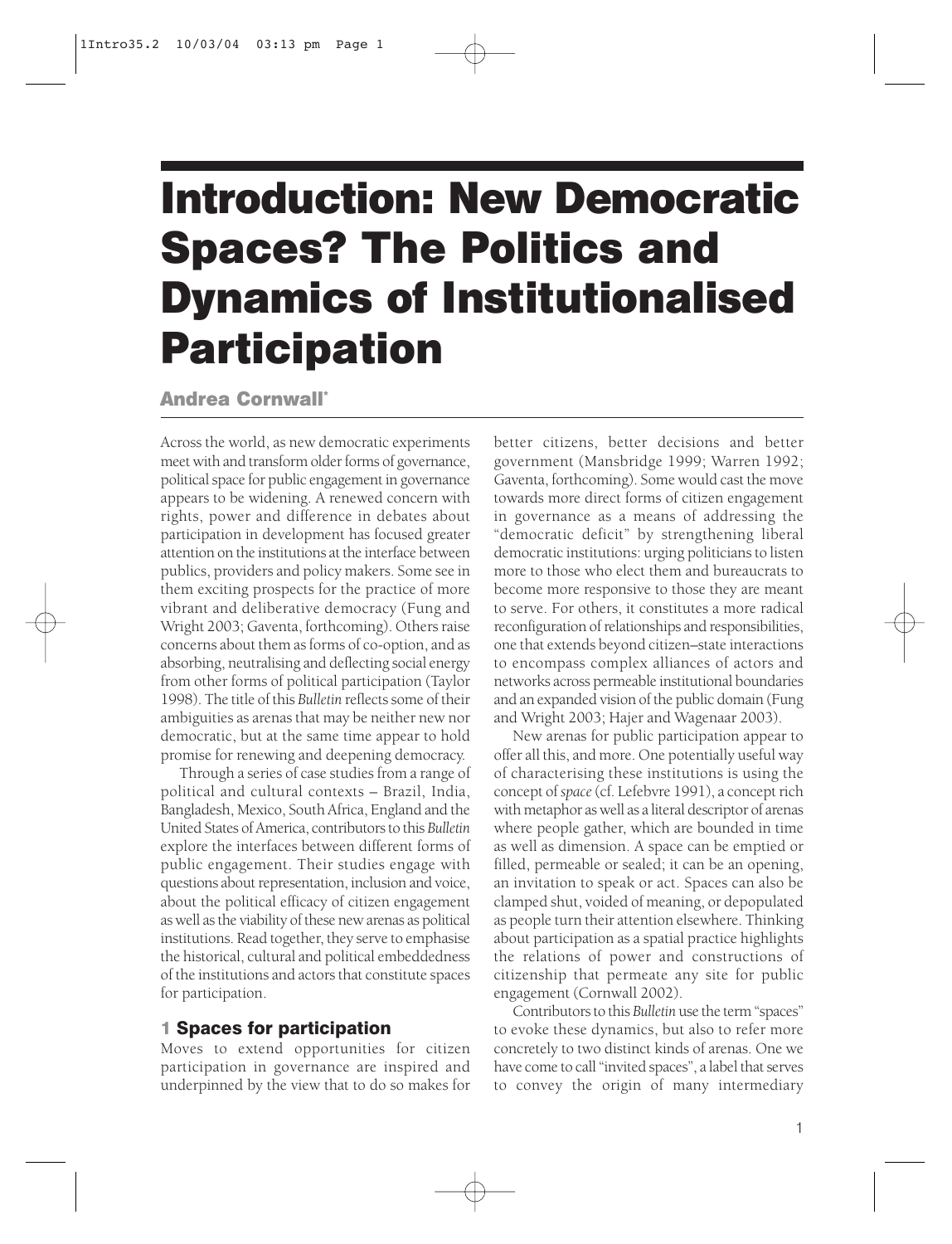institutions as government-provided, whether in response to popular demand, donor pressure or shifts in policy (Brock *et al*. 2001). Some are more transient in character: policy moments where public space is opened up for deliberation or communication, before being closed again as authorities return to business as usual. Other "invited spaces" are more durable, often taking the shape of regularised institutions modelled on enduring templates such as the welter of co-management committees and user groups that have proliferated in the wake of sector reforms (Manor, forthcoming).

A second set of spaces we have come to call "popular spaces", arenas in which people come together at their own instigation – whether to protest against government policies or the interventions of foreign powers, to produce their own services or for solidarity and mutual aid. "Popular spaces" may be regularised, institutionalised in the form of associations or groups; they may also be transient expressions of public dissent, as passions about the issues that bring people together wax and wane. Boundaries between "invited" and "popular" spaces are mutable, rather than fixed; "popular spaces" can become institutionalised, with statutory backing, and "invited spaces" may become sites for the articulation of dissent, as well as for collaboration and compromise.

Different spaces have different kinds of interfaces with existing political institutions. Transient consultative events have gained popularity with governments, lenders and donors in recent years, whether to take the pulse of public opinion or gather "voices" to secure legitimacy for policies (Holmes and Scoones 2000; Goetz and Gaventa 2001). They can, at times, work to undermine regularised institutions, whether popular or invited; they can also lend alternative avenues for voice, particularly for dissent. Differences in durability matter, as we come to see, when it comes to questions about who participates, and related questions of accountability, representativeness, democratic legitimacy and viability as political institutions.

"Invited spaces" offer the *potential* for reconfiguring relations of rule, extending the practice of democracy beyond the sporadic use of the ballot box. But how this potential is translated into actual changes in governance is contingent on a range of factors. One is the locus of their creation:*conquered* spaces (Marcus Mello, pers. comm.), spaces that exist as a result of successful demands, may be perceived by would-be

participants quite differently to *provided* spaces that are simply put in place at the behest of donors or lenders.Another is the existing governance landscape in any particular context, in which three "ingredients" appear to be critical: ruling party disposition to supporting popular participation; popular mobilisation; and a sufficiently resourced, well coordinated state bureaucracy (Heller 2001; Fung and Wright 2003; Gaventa, forthcoming). Further, related, factors lie in the particularities of context. These include histories of governance and experiences of rule, whether those gained through popular struggle or through decades of being treated as passive recipients of a paternalistic state. They also include prevailing cultures of politics, whether in terms of the ways in which everyday citizens relate to the arena of the political, themeanings and expectations attached to the utterances of politicians or to promise making by the powerful, or the cultural practices of decision making and dissent within any given space for participation. These factors shape expectations, relationships and dynamics at the interface with the state, lending different meanings to apparently similar "invited spaces". It is with some of these differences that the first section of this *Bulletin* is concerned.

# 2 The dynamics of participation in "invited spaces"

Much is expected of arenas for participation. Yet, as with other "participatory" institutions, the preconditions for equitable participation and voice are often lacking within them. How to involve those who lack presence or voice in conventional political arenas, the resources to engage, and a feeling of belonging, of mattering, of being able to contribute or of having anything to gain, continues to present an enduring challenge. The arenas with which we're concerned may appear as innovations, but are often fashioned out of existing forms through a process of institutional bricolage, using whatever is at hand and re-inscribing existing relationships, hierarchies and rules of the game.

In some cases, "invited spaces" have been transplanted onto institutional landscapes in which entrenched relations of dependency, fear and disprivilege undermine the possibility for the kind of deliberative decision making they are to foster. It is in this kind of setting that Simeen Mahmud's study is located. Focusing on co-management institutions, community groups (CGs), created by donor-driven health sector reform in Bangladesh, it illustrates the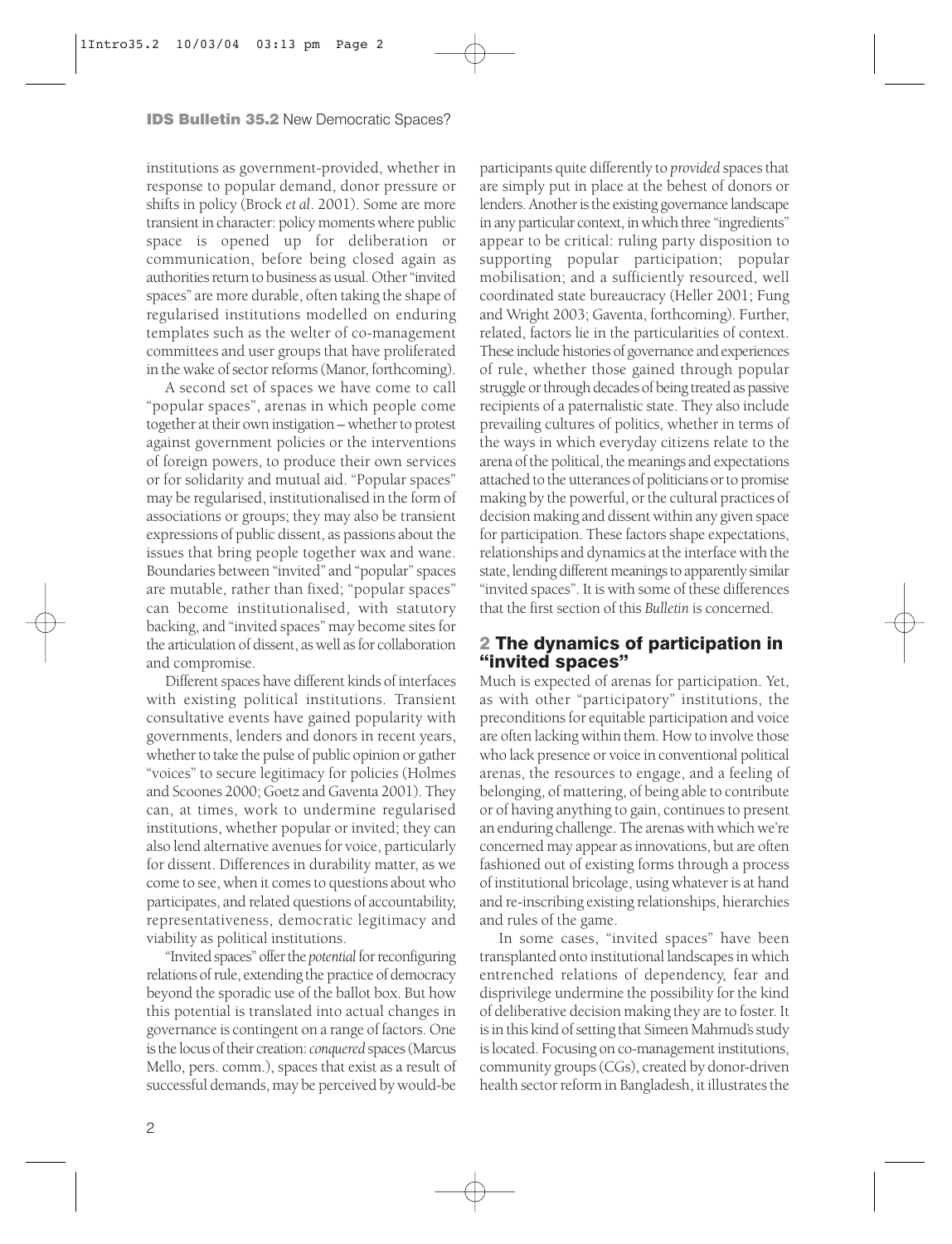Introduction: New Democratic Spaces?

dissonance between ideals and reality. In principle, these institutions are to provide the basis for new partnerships between service providers, users and local government. In practice, Mahmud shows how poor people continue to look to the state as provider and guarantor of rights, whilst experiencing their own agency as limited by the relations of dependency within which they remain locked, as '"lesser" citizens and "unequal" rights'.

Mahmud's analysis points to a combination of factors that conspire to limit the possibilities for "ordinary people" to participate in these new institutions. These are: prevalent interpretations of "participation", many of which do not provide much scope for the exercise of citizenship or recognition of the knowledge and agency of poor or marginalised people; the limited responsibilities "community participants" are given within these institutions, which remain restricted to changing the behaviour of others like them rather than holding the state to account; lack of information about or understanding of the functioning of these institutions or the health service in general; elite capture; a lack of clarity about the purpose and responsibilities of members of the CG; and deeply held reluctance to question the actions of the state. Lacking formal links to other governmental spaces, remaining without official recognition by the Ministry of Health, CGs appear to lack authority as well as accountability.

Given that CGs are essentially a donor-imposed, rather than an organic, institutional form, there are wider lessons to be learnt about the cultural dynamics that complicate the neat superimposition of development blueprints. What did the people Mahmud spoke with think might make a difference in this setting? For them, education and mobilisation were seen as key to individual and collective empowerment, and to gaining voice rather than being silent or silenced by fear. Yet as long as officials interpret "participation" in as narrow and instrumental a sense as in this context, the scope for engagement may remain limited. Without constitutional guarantees or other mechanisms for accountability, institutions like CGs lack political viability and can undermine representative local government, as Manor (forthcoming) argues.

What happens when these spaces are created as *part* of local government? John Williams' account of the city of Cape Town's Area Coordinating Teams (ACTs), set up in the late 1990s as a space for communication, consensus-building and coordination, explores the dynamics among and between three sets of actors who constitute the ACTs: public officials, local councillors and community organisations. The promise of these institutions is considerable, Williams suggests. Officials and councillors see the ACTs as 'an ideal place for interaction and synergy', a forum for civic education and for mobilisation to address shared concerns; the very existence of such a space helps to narrow the gap between officials and local people, and can serve as an arena for transformation.

However, this promise remains largely unrealised. Why? First, Williams identifies a lack of political commitment, which is manifested in irregular attendance from certain officials. Second, he points to a lack of a sense of ownership of the process amongst councillors, and fears about involving "difficult" groups, such as gangs and traditional leaders. Third, he highlights how issues of representation – who speaks for whom, and how claims to represent are made and negotiated – emerge, working to undermine the legitimacy of community organisations. Fourth, he suggests that the non-binding nature of the issues discussed at the ACTs lend the institution little accountability for following through.

This case highlights the significance of links between "invited" spaces and the political machinery of governance, illustrating how the dislocation of ACTs from channels of influence renders them mere consultative bodies with limited clout. Lacking the means by which to enforce attendance by officials and to hold the Council accountable for decisions reached in meetings, procedural weakness undermines their potential for democratising the planning process. Williams' study underscores the significance of institutional design. It also illustrates how provided-for institutions like these can become other peoples' spaces that no-one in particular feels a sense of commitment to, and which remain inert, vacated, lacking in potency.

Enabling legislation can be one tool for strengthening the efficacy and scope of citizen involvement, on 'both sides of the equation' (Goetz and Gaventa 2001). Ranjita Mohanty's article takes a closer look at the invited spaces of forest management, in the impoverished State of Uttaranchal, a context in which the participation of marginalised groups – in this case women, and members of scheduled castes and tribes – is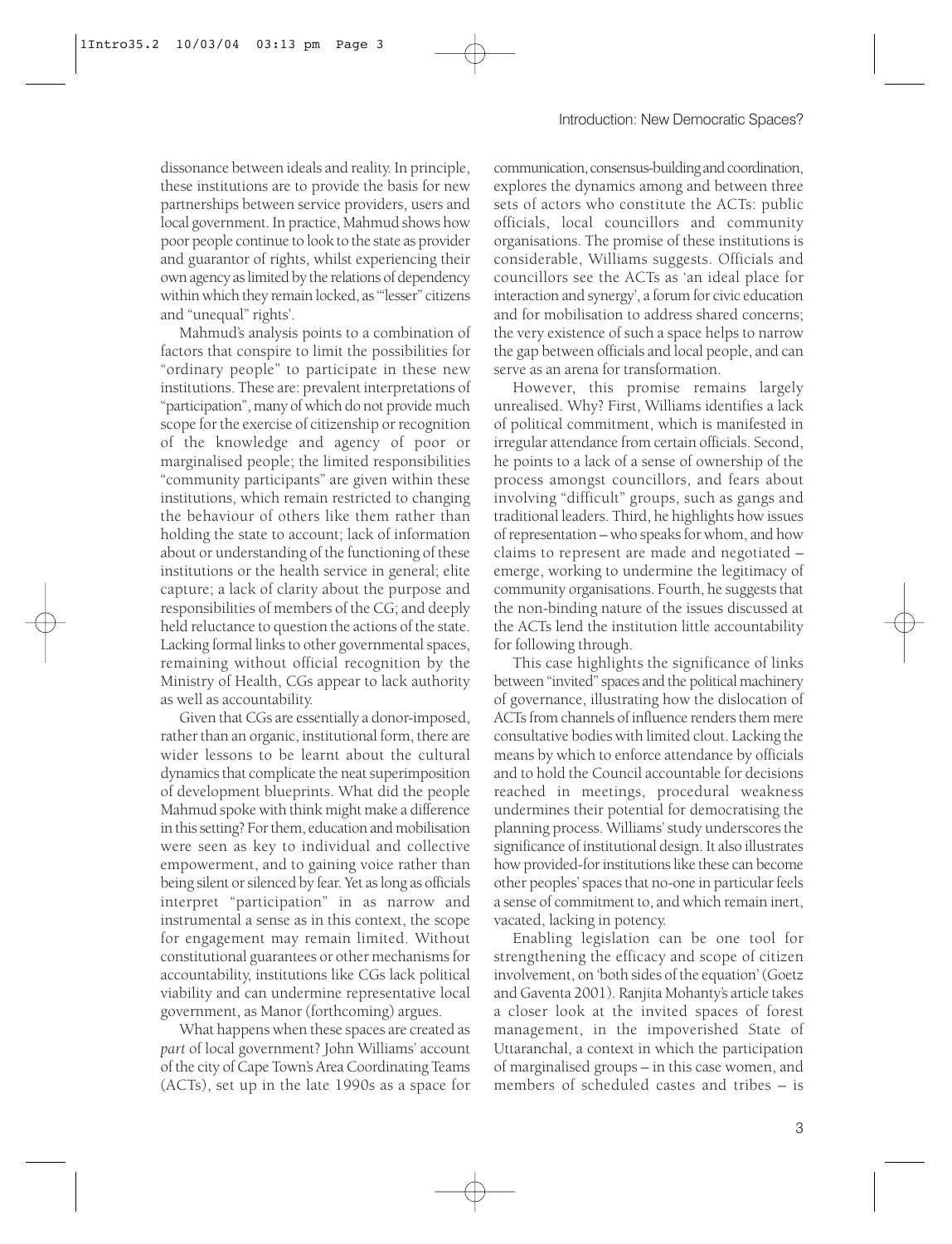guaranteed by the constitution through the reservation of seats in local bodies. Her conclusions, like those of Williams, are not encouraging.

Joining Agarwal (1997) and others in exposing the myths of participation that undergird donor/lender enthusiasm for joint forest management (JFM) schemes, Mohanty draws attention to the emergent new forms of exclusion. The promise of including women – the primary forest users – was one of the rallying calls of JFM. And through stipulations and procedures, women have gained a place at the table. But today's forest management institutions have been fashioned out of previous institutions put in place by the colonial state, and remain imbued with traces of relations of power and expectations from former times. Cultural barriers, fear, dependency and lack of selfconfidence all conspire to make it difficult for women to use their voice, and be heard. Where women have gained the resources to participate, it has been through the creation of separate spaces within which they can build confidence and learn leadership skills. Mohanty's conclusions attest to the more diffuse changes that are happening:

… even if the landscape of marginalisation is not completely altered, new leadership is emerging from marginalised sectors of society, from women, from lower castes. By acquainting people with the language of the state and through engagement with state-led rules, JFM has taught people the art of governance.

There is much in these studies to suggest that participation, like citizenship, is something that is learnt through practice. While many invited spaces remain harsh testing grounds for beginners, they are part of a shifting institutional landscape in which longer term changes in the way people perceive and engage with governance may be taking root. The next section turns to two countries in which there has been a significant expansion of invited spaces in recent years, to explore further some of the issues that arise.

# 3 Engaging citizens? Issues of Representation

At the tail end of the 1990s, "civil society participation" was on every donor's lips. But something has happened in the last few years that has brought a little more circumspection. Harder questions are being asked about exactly whom "civil society organisations" represent, on whose behalf they speak and to whom they are accountable. One of the characteristics of many of the spaces that we're concerned with here is that "public involvement" may relate less to engaging the general public-at-large in consultation or policy deliberation, but rather the organisations that claim to speak for and about them. The articles in this section reflect on some of the questions this raises about what "citizen voice" comes to mean, as about the legitimacy derived from claims to have involved "the public".

Nowhere has there been greater expansion of opportunities for citizen participation in institutions created by the state for deliberative governance than in Brazil. Daring experiments in participatory governance appear, in some quarters, to have made a significant difference to redistributive outcomes, as well as to a sense of citizenship and political community (Abers 1998; Avritzer 2003). What happens, when all the enabling conditions for citizen participation and influence appear to be present and yet the resultant institutions lack muscle, asks Vera Coelho? Her study of health councils in São Paulo, Brazil's biggest city, explores the question of how such institutions can make a tangible difference to public decision making. Through a close examination of the dynamics of participation within these "invited spaces", and of the rules of access and engagement, Coelho comes to the conclusion that issues of representation are essential precisely because they serve to define these spaces as political institutions, guaranteeing or undermining their legitimacy.

Coelho identifies two features of institutional design that are of critical importance in lending invited spaces such as councils the means to become more effective political institutions. First, she argues, closer attention needs to be paid to the criteria for organising political representation – a far from simple issue when it is to complement, rather than substitute, existing statutory authorities, and to guarantee the presence of organised civil society and groups traditionally excluded from access to state services. Second, she highlights the organisation of procedures for discussion and decision making. This, too, is complex, she argues, as the rules of deliberation call for different dynamics from those used within statutory institutions, where decisions are taken according to acknowledged hierarchies. Noting the often unhelpful role of the chairperson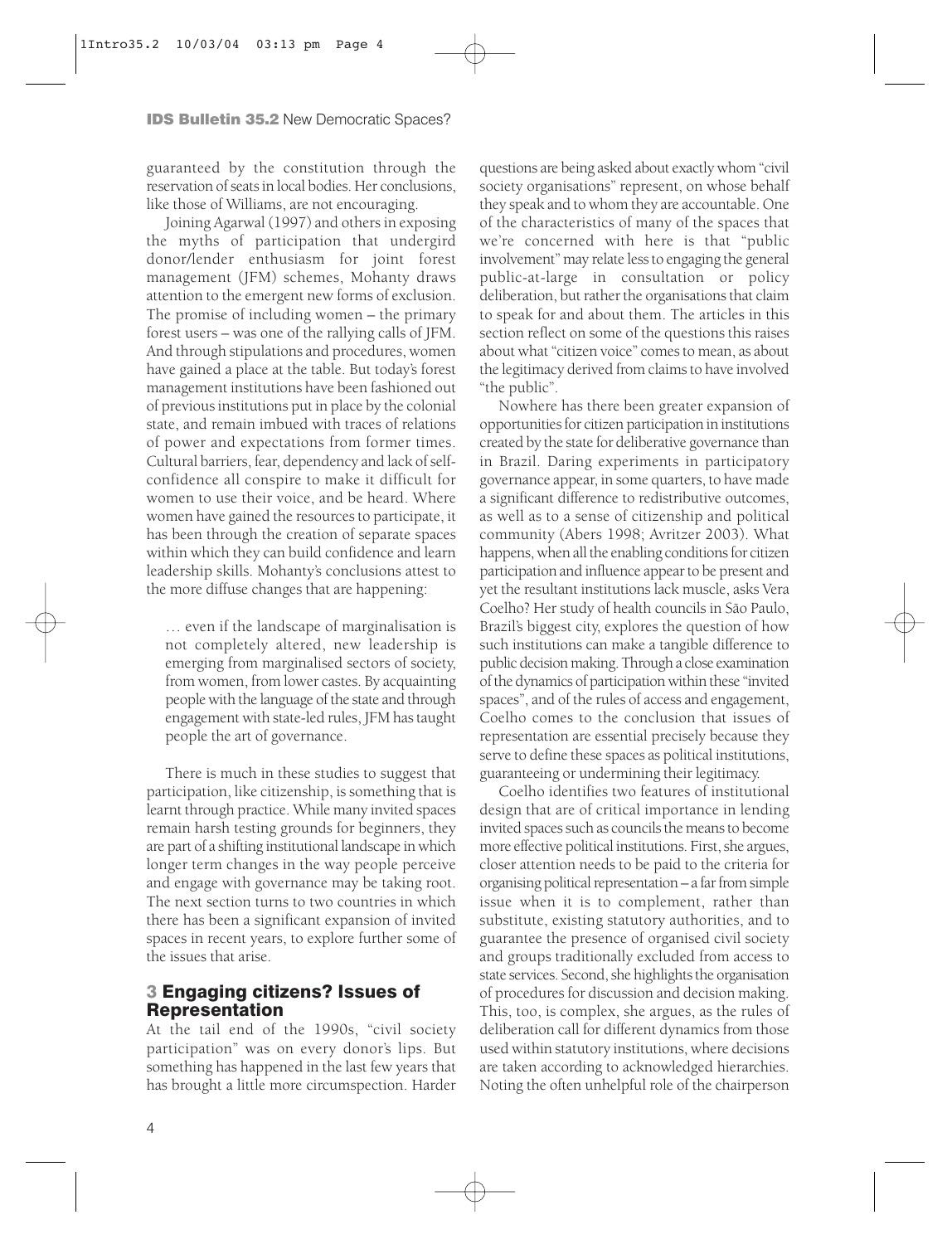or executive secretary, Coelho's study emphasises the importance of enabling leadership, as well as the potential use of participatory techniques in facilitating more inclusive deliberation.

Complementing Coelho's study of health councils, Arnab Acharya, AdriánGurza Lavalle and Peter Houtzager focus in more depth on the question of who – or, as in this case, what kind of *organisations* – participate in these new democratic spaces in the city of São Paulo and what factors increase their propensity to participate. Comparing three kinds of"invited spaces", those of the participatory budget, the deliberative policy councils (of which health is one kind) and other institutionalised forms of citizen participation, their findings point to the significance of three factors: affiliations with traditional institutional actors – in this case, the rulingWorkers' Party or the State; institutional design, such as their legal mandate and procedures for participation; and the organisation's form, specifically whether it serves a representative, advocacy or service delivery function. Challenging what they term the "civil society perspective" on citizen participation, they argue that the organisations which engage in Brazil's new democratic institutions need to be situated as *institutionally embedded* actors. To do so is to recognise the connections that those who enter "invited spaces" have with other spaces, and other actors.

Acharya *et al.*'s study challenges one of the key presuppositions of the "civil society perspective": that it consists of autonomous actors who are able to hold traditional political institutions to account. Rather, they show dense linkages between "civil society" participants, the ruling political party and the government, via contracts to deliver services. It is these ties, they argue, that are one of the best predictors of participation in all three of the spaces they studied. It would be easy to draw the conclusion from this that the powers-that-be insure themselves against contestation by packing "invited spaces" with "their" people. But there is another way in which these findings might be read. The new politics of democracy has come to rely on multiple arenas outside the formal "closed" spaces of government for gaining legitimacy or securing consent, whether through liberal or deliberative democratic means. Consultation, even where it only consists of the provision of information, has become part of the very fabric of governance in ways that were barely imaginable even a decade ago. The density of these linkages may in itself represent an increased propensity for participation, manifesting itself in engagement in multiple arenas.

In this context, questions about the basis on which actors – whether individual or collective – participate become ever more important to answer. Angela Alonso and Valeriano Costa take up some of these questions in their study of public hearings for environmental licensing, Aplas, which adds a further dimension to the studies of participation in São Paulo in this *Bulletin*. Unlike the regularised institutions described by Acharya *et al.*, and Coelho, Aplas is a transient space. Alonso and Costa's study looks in depth at who exactly participated in deliberation in the Aplas: who spoke, for how long, and how often. They found that few of the "civil society" contingent that were present were directly affected social groups. Affected groups actually occupied a fraction of discursive space, requesting information rather than expressing opposition to the scheme.It was left to other actors, environmental organisations and social movements, to articulate a position of dissent: one framed in terms that had barely any resonance amongst the local population.

The public hearings became, in their terms, 'ceremonial areas in which participation was ritualised'. Intersections with other invited spaces worked, at the same time, to compromise that of the Aplas. Alonso and Costa describe how government actors created other spaces into which local elites were invited, which served to disarm any potential local opposition and effectively empty the "invited space" of the public hearing of its political significance.Observing that the general public lacked the knowledge, skills and expectations of being taken seriously which might have enabled them to participate, Alonso and Costa argue that institutions of deliberative democracy suffer from the very shortcomings that their advocates level against those of traditional representative institutions.

The articles in this section point to some of the paradoxes of participation at the heart of these "new democratic spaces". And they point to an area in which much more research, and theorisation, remains to be done. These arenas are often intended as a means to change the nature of interactions between those who provide services and resources, and those who are entitled, consume or benefit from them. But quite how those on the receiving end of policies are represented varies enormously, with attendant implications for legitimacy, credibility and accountability. Tensions between representatives of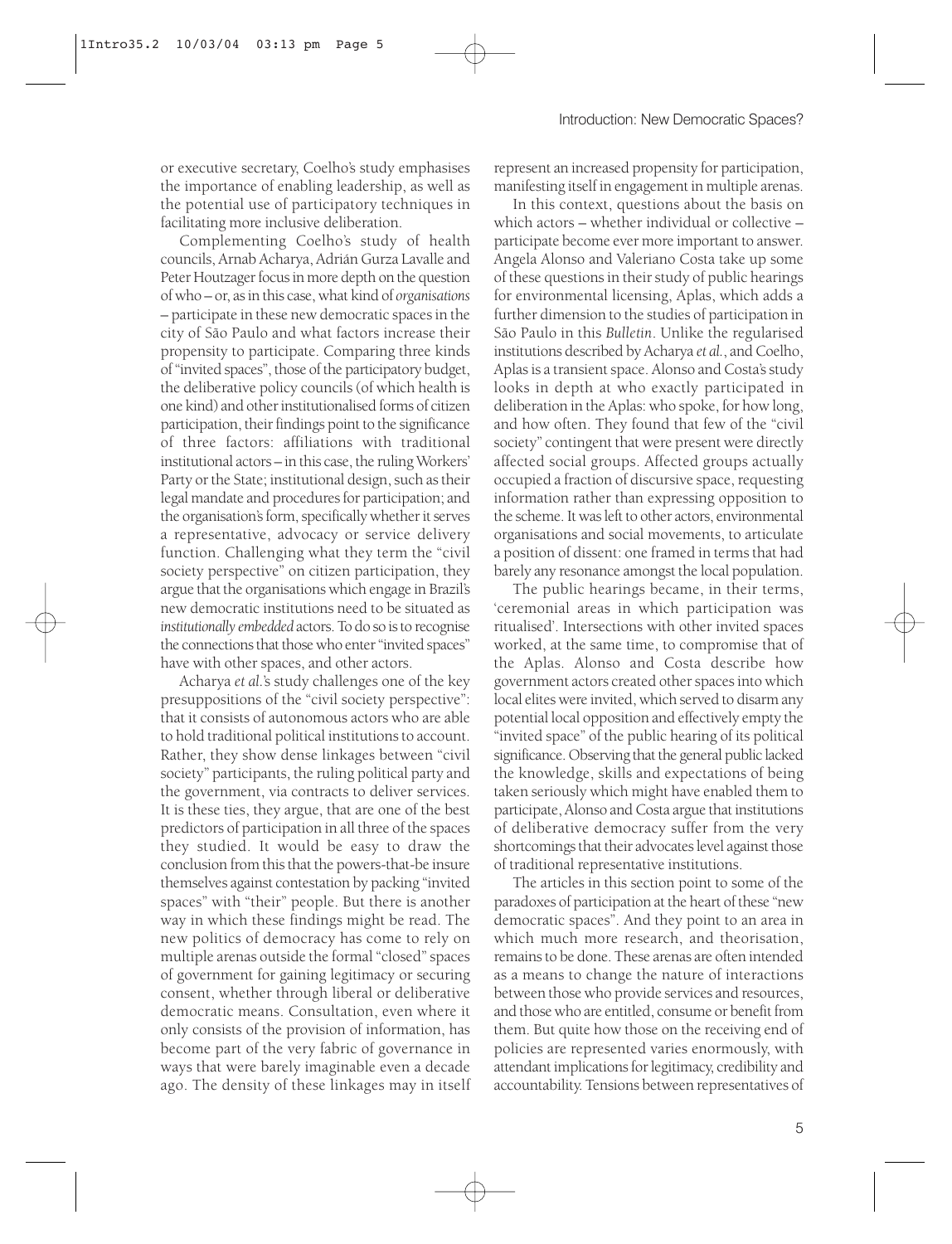various kinds make matters more complicated still. Elected officials might resent attempts to bypass them where local government opens up public consultation to the general public; self-selected representatives may come to speak for others without any accountability to, or even communication with, them; those who are put forward to speak about any given group can be taken to be speaking *as*, rather than simply *for*, them – and be subjected to similar forms of discrimination as a consequence, and so on. As Coelho notes, traditional representative democracy just doesn't match what these new institutions are seeking to do; and yet, in these newer spaces, the rules of representation are often unclear and may be improvised to suit the circumstance, leaving a lot to be desired in terms of legitimacy and undermining potential viability as political institutions.

The fourth case in this section is from the UK, again a context in which there has been considerable innovation in recent years, whether in the form of regularised bodies or transient exercises in opinionseeking or consultation. Marian Barnes, Helen Sullivan, Andrew Knops and Janet Newman highlight some of the complexities of deliberative governance in two English cities. Looking across a range of spaces for participation, their analysis highlights the complexity of relations between those who enter these arenas.Interlocking agendas, tactical alliances and tensions between councillors, members of the public and officers, make for a complicated relational picture, as one example illustrates:

When councillors felt challenged by members of the public, they took this out on officers; when members of the public complained about lack of resources going into their wards, councillors supported this. Officers regarded councillors as their audience, rather than the public, and this frustrated officer accountability to the public.

Barnes *et al.* consider the tension between different 'opportunity structures for participation', identifying two forms: one that is open to the general public and another that seeks "representation" by enlisting representatives from existing groups and organisations. They argue that these two tendencies are overlaid in complex configurations in practice, leading to further tensions and raising a host of further questions about the nature of representation, with important implications for legitimacy. Where

authorities set parameters for inclusion, groups can choose either to comply or to create their own structures. Indeed, Barnes *et al.* argue, spaces for participation may serve to *create*identities (cf. Hajer 2003); that is, rather than people entering these spaces as members of pre-constituted groups, they gain such identities only when they participate. Attention needs to be given to the potential of these new democratic spaces to produce new forms of exclusion, they argue, as a result. Their analysis resonates with many of the articles in this *Bulletin* in suggesting that citizens also need their own spaces in which they can develop alternative discourses and approaches, some of which might best remain at some distance from arenas which bring publics and their representatives together with officials.

# 4 Intersections: contesting public policy from "below"

What then, of those who seek to engage in influencing public policy from outside these invited spaces? The last section of this *Bulletin* considers "popular spaces" – arenas within and from which people are able to frame alternatives, mobilise, build arguments and alliances and gain the confidence to use their voice, and to act.

The first article in this section, by Marilyn Taylor and colleagues, focuses on some of the ambivalence with which the voluntary and community sector in England has come to view government-created "invited spaces". Citing a recent policy document that proclaims, 'the freedom of citizens can only be truly realised if they are enabled to participate constructively in the decisions that affect their lives' (Blunkett 2003: 3), Taylor describes the proliferation of new spaces for "third sector" involvement in policy processes under the New Labour administration, highlighting inherent tensions that have been exposed in the process. First, she draws attention to the tension between a desire for diversity and the need for cohesion to win policy space, exacerbated by government preference for the sector to take a single position.

Secondly, she highlights the tension between leadership and participation, and the broader issues of representation and accountability that this raises. Calling for realism about the numbers of people who are likely to engage over time in these new spaces, Taylor argues that more thought needs to be given to different levels at which people are likely to participate and to links between them. She points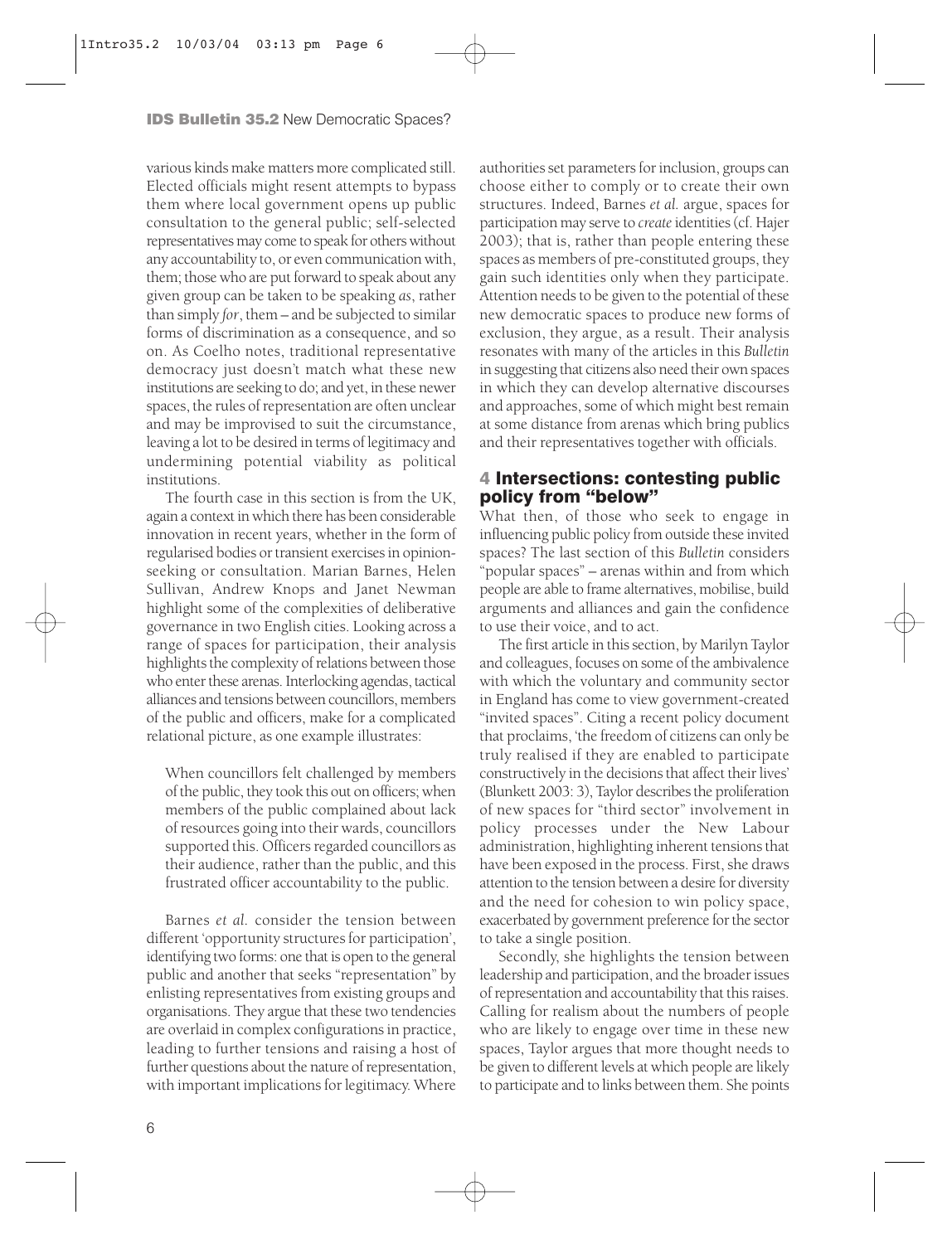Introduction: New Democratic Spaces?

out, however, the contradictory reactions of government funders who, on the one hand, accuse voluntary organisations 'of being "obsessed" by process' and on the other hand, 'were the first to complain if they thought that an organisation was not representative'. Thirdly, she highlights the tension between occupying invited spaces and remaining on the outside, noting that 'being invited onto the inside of a policy community can take the sting out of organisations that have been a thorn in the government's side'. Interestingly, the study found that traditional lines were blurring as organisations sought to balance taking up and turning down invitations to participate.

Taylor's article helps shed further light on the interface between popular and invited spaces, and on what happens to actors when they traverse the borders between them. Mixed as outcomes have been, her account gives cause for cautious optimism, if only about the potential of newly opened spaces that would be politically difficult to slam shut again. On the one hand, it is these border crossings that makes "representatives" representative; they enter invited spaces on behalf of a given popular space, bringing with them some of the legitimacy that is sought by those doing the inviting, and taking from it information and other resources sought by those they left behind. But on the other hand, the process of crossing the borders between these spaces, no matter how permeable and contingent they are, also works to change those involved and how they are perceived by others. On the positive side, this may serve to build and strengthen alliances across different kinds of organisations, and make more permeable still the borders between invited and popular spaces. However, those who enter invited spaces run the risk of being regarded by those who choose to remain outside themas having been co-opted: 'they are seen', Taylor notes, 'to have sold out'.

Remaining outside the structures of the state offers a position from which not only to critique state policy, but also to imagine and enact alternatives. Carlos Cortez Ruiz's article describes the case of the Zapatista movement's creation of spaces of resistance in Chiapas, as popular spaces that remain in defiant separation from those of the Mexican government. Counterposing the "invited spaces" of the Mexican state with the "popular spaces" of the Zapatista movement, Ruiz's study highlights the extent to which the political implications of any given space depend in part on the locus of its origins, as well as on its location within a broader configuration of political institutions. In Chiapas, social movements are not uniformly allied with either the Mexican State or the Zapatistas, creating further complexities: they occupy a spectrum of positions from that of resistance, and the refusal of any resources at all from the Mexican government, to collaboration along the lines of their own strategic objectives, to receptiveness to any government assistance going.

Identifying a range of factors that differentiate what participation comes to mean in the "popular" and "invited" spaces of Chiapas, Ruiz explores some of the divergences in experiences in these different sites. He discusses the extent to which participation in "invited spaces" is framed by technocrats, whose interventions produce and limit what is possible. One interesting dimension of his account is in highlighting the difference between the 'rhythm of participation' in government-promoted spaces and in the Zapatista-controlled spaces, which adds another dimension to earlier discussion in this introduction about duration and durability. Ruiz suggests that in the autonomous municipalities, there is a longer-term vision for participation as a means of struggling for the guarantee of rights; in contrast, in the arenas controlled by the government, there is a much more short-term and instrumental view of participation. These are differences in kind, rather than simply in degree, and are significant in framing these different spaces and for what they come to represent to indigenes of theChiapas region.

Just as the Zapatistas have become renowned for their use of the new media, the transnational campaign tactics of the Treatment Action Campaign (TAC) owe as much to the new political spaces emerging with the growth of "network society" (Castells 1997), as to the new strategies for political engagement that TAC has developed at a national level. The struggle for access to treatment for people living with HIV and AIDS in South Africa has made headlines the world over. Steve Robins and Bettina von Lieres' contribution to this *Bulletin* tells a fascinating tale of the conjunction of tactics to contest, and prise open, political space in multiple arenas, and the new "spaces of citizenship" created through the ingenuity of TAC activists. Activists traversed conventional boundaries between the institutions of the state and of public space, waging mutually impinging battles in the courts and in the streets simultaneously. Robins and von Lieres'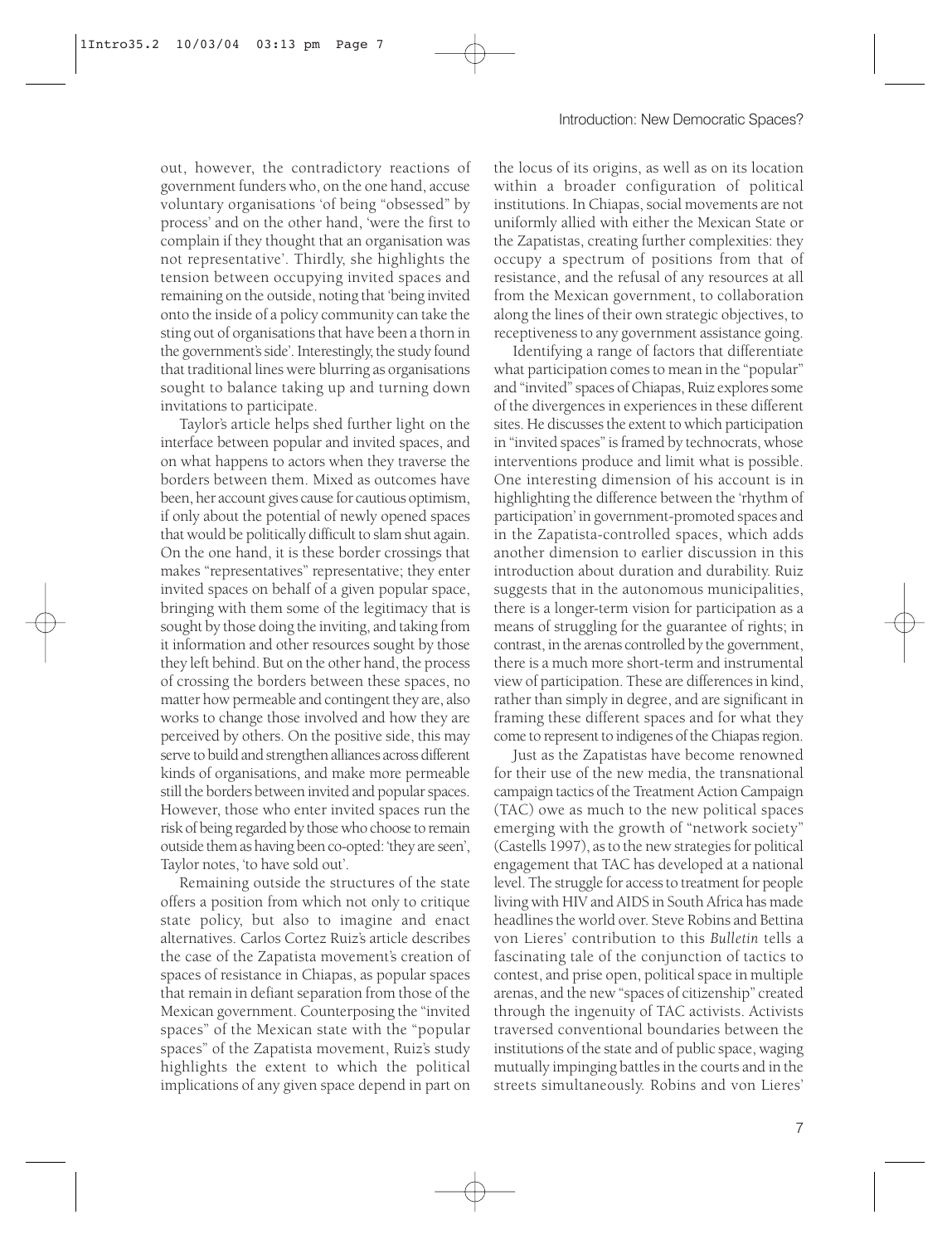analysis points to the significance of the ways in which TAC activists came to animate – and activate – these "new spaces", from township clinics to the courtrooms of South Africa, and through protests that spilled beyond the streets of Cape Town to reach the offices of pharmaceutical multinationals in Europe and America. It is, Robins and von Lieres suggest, in the articulation of these different forms of mobilisation that TAC's significance lies; in the joining together across different sites of identifications between otherwise disparate individuals, brought into concert in their pursuit of an issue-in-common.

TAC serves, in many ways, as an example of the new politics described by Hajer and Wagenaar (2003). Issue-based, often composed of transient interventions characterised more by their intensity and spontaneity than their durability, one of the principal characteristics of such political spaces is their heterogeneity, and their ability to reach across and hold together segments of society that might otherwise have little in common, creating at the same time the basis for new and different ways of relating between them.In TAC, black mothers living with HIV who are surviving on the margins of the economy, and white middle class advocates, queer activists and doctors, are drawn together in a common struggle. Articulated in different configurations in different sites, together they provide a force to be reckoned with. By bringing together experiential and expert knowledge, buttressing normative claims framed in the language of human rights with the language of evidence-basedmedicine, TAC has become a formidable alliance.

The case of TAC provides an interesting example with which to think more about intersections between different kinds of space, and for the synergies between action in one sphere and in another. In this case, the pursuit of policy change through conventional routes is complemented by active use by TAC of both kinds of"popular spaces" identified earlier. Popular regularised spaces serve to build and sustain the movement, providing a base from which to act and in which to strategise; and popular transient spaces, such as wellpublicised demonstrations, lend all-important public space levers. In his contribution to the *Bulletin*, Andy Mott explores the intersection of these spaces further. Drawing on experience with community organising and citizen monitoring in the United States of America, Mott's article describes the terrain of struggle that is "democracy", US-style, and highlights the role of mass mobilisation in claiming and winning political space for those who are poor and discriminated against.

Situating grassroots social movements on the American political landscape, Mott explores the interplay between government moves to open political space for citizen engagement in policy processes and the kinds of alliances that formed as a result, between legal services advocates and poor people's organisations, and between grassroots activist groups and national campaigns. Mott argues that as political space for policy influence began to shrink with conservative forces winning ground within government, poorer people sought to create their own spaces from which to gain strength, and field representatives to fight for greater involvement in decision making. Tactics used to win and expand space range from oppositional to alliance-building, combining attempts to reform the "rules of the game" with creating connections with other actors and processes outside the space, so as to act more effectively to lever open opportunities for influence.

As in the case of TAC, the kind of organising Mott describes has involved work right at the grassroots – going door-to-door to talk to people about the issues concerning them and to encourage them to get involved – and has linked this with national-level campaigns around core issues that affect people's lives. Citizen monitoring is shown to have been an especially effective way of using, and extending, available political space and holding government to account. An emerging emphasis within Mott's account is the centrality of popular spaces – "own spaces" that are created anew, sought and strengthened – as sites in which people can work together to get on top of an issue and develop strategies to have an effect in the public domain.

Mobilisation, and confidence and capacity building in "popular spaces" thus provides a basis for entry into "invited spaces", one that can not only equip those who traverse these spaces with the resources needed to use their voice, but also the legitimacy with which to speak – as representative of constituencies who remain watchful, outside the "invited space", rather than as individuals. This returns us to the questions of representation raised earlier in this introduction, and to the broader issues that our enquiry into spaces and places of participation has raised about issues of voice, inclusion and difference in these new arenas.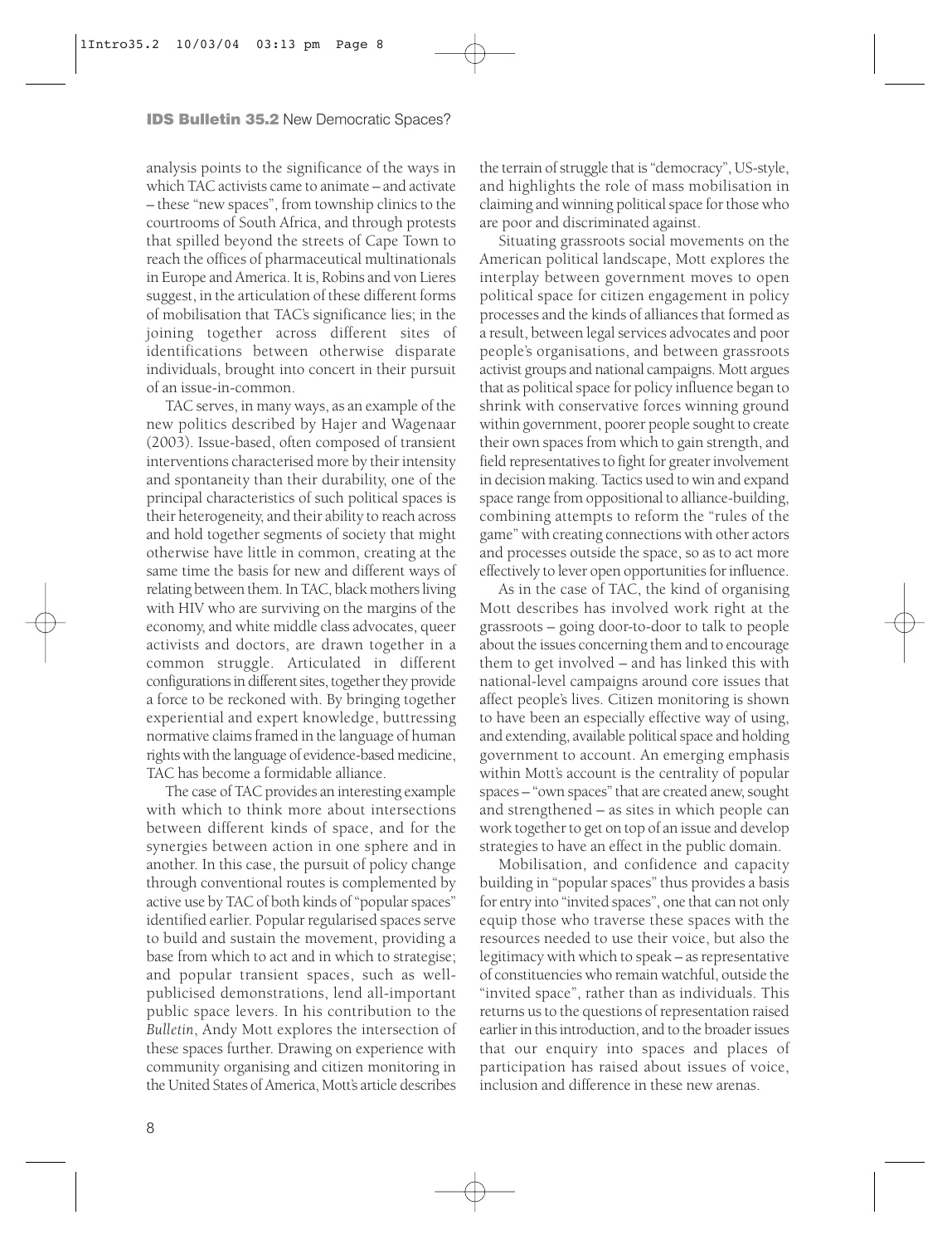# 5 Conclusion

Many of the institutions described in this *Bulletin* are in their infancy; they are, in many respects, democratic experiments in the making. As they mature, the kind of changes that they promise in political culture, in consciousness and in the quality and depth of civic engagement, may yet become more apparent. Yet even now it is clear that whilst much of their potential as democratic institutions remains to be realised, something *is* happening. Fromdifferences in the framing of needs as demands for rights, to changes in the way in which citizens regard the process of governance and their own competence as participants in it, small changes offer the prospect of greater effects. People who have never had anything to do with processes of rule are being brought into arenas of governance and are learning more about how they work: lessons that may stand them in good stead in other arenas. In some contexts, the difference this may make – to people, to political processes, to the way in which government and governance come to be thought about – may be incremental, but it is not inconsiderable. Even where institutionalised participation has little or no policy efficacy, there are tactics to be tried, alliances to be built; and what participants bring into and take from these spaces may have all kinds of possibilities for them as actors in other spaces and, more broadly, for the practice of democracy (cf. Warren 1992; Mansbridge 1999).

But there is clearly still a long way to go before these kinds of "invited spaces" can become genuinely inclusive and equitable institutions. Much can be done by improving institutional design (Fung 2003), especially in the area of representativeness and procedures for democratic decision making. And yet in every case contextual factors come into play, whether, for example, the influence of the sanitarian movement on those engaged in shaping health policy in Brazil or a political culture of nonbindingness in South Africa. The sheer diversity of institutions described in this *Bulletin* serves to

#### Notes

I would like to thank John Gaventa and Zander Navarro for their comments on an earlier draft of this introduction, and Vera Schattan Coelho, Alex Shankland, Peter Houtzager, Ranjita Mohanty, Bettina von Lieres, John

underscore the point that the one-size-fits-all development rhetoric about governance and institutions plays out in very different ways across different cultural, social and political settings.

Not only do "invited spaces" need to be understood as embedded in the particular cultural understandings and political configurations that constitute governance in any given context. It is also crucial to situate them in institutional landscapes as one amongst a host of other domains of association into and out of which actors move, carrying with them relationships, knowledge, connections, resources, identities and identifications (Cornwall 2002). Viewed in isolation, they may appear more inviting – and certainly more straightforward – than when they are set on this more populous institutional terrain, where they jostle for policy space with political parties, social movements, religious organisations, kinship and patronage networks, and so on. Development agencies ignore the embedded and situated character of these institutions at their peril.

Situating the spaces with which we have been concerned here on this broader landscape, and exploring the intersections and interfaces with other political institutions, both those of the formal bureaucracy and other kinds of arenas for citizen engagement, transient or regularised, "invited" or "popular", raises a host of further questions. To what extent has the expansion of participation by invitation worked to undermine the place of traditional political institutions like voting and protest, and is this in the interest of marginalised groups or the more articulate and organised professional classes? If the door is always open, what happens to those who choose not to go in–do they get discredited as trouble makers? And what are the reciprocal effects of the enlargement of the public space and the increasing permeability of boundaries between state and non-state institutions? These are questions that remain for future studies of the politics of participation, to which this *Bulletin* hopes to make a modest contribution.

Williams andCarlos Ruiz Cortez for conversations arising from our collective work as part of the Development Research Centre on Citizenship, Participation and Accountability that have helped me shape some of the ideas expressed here.